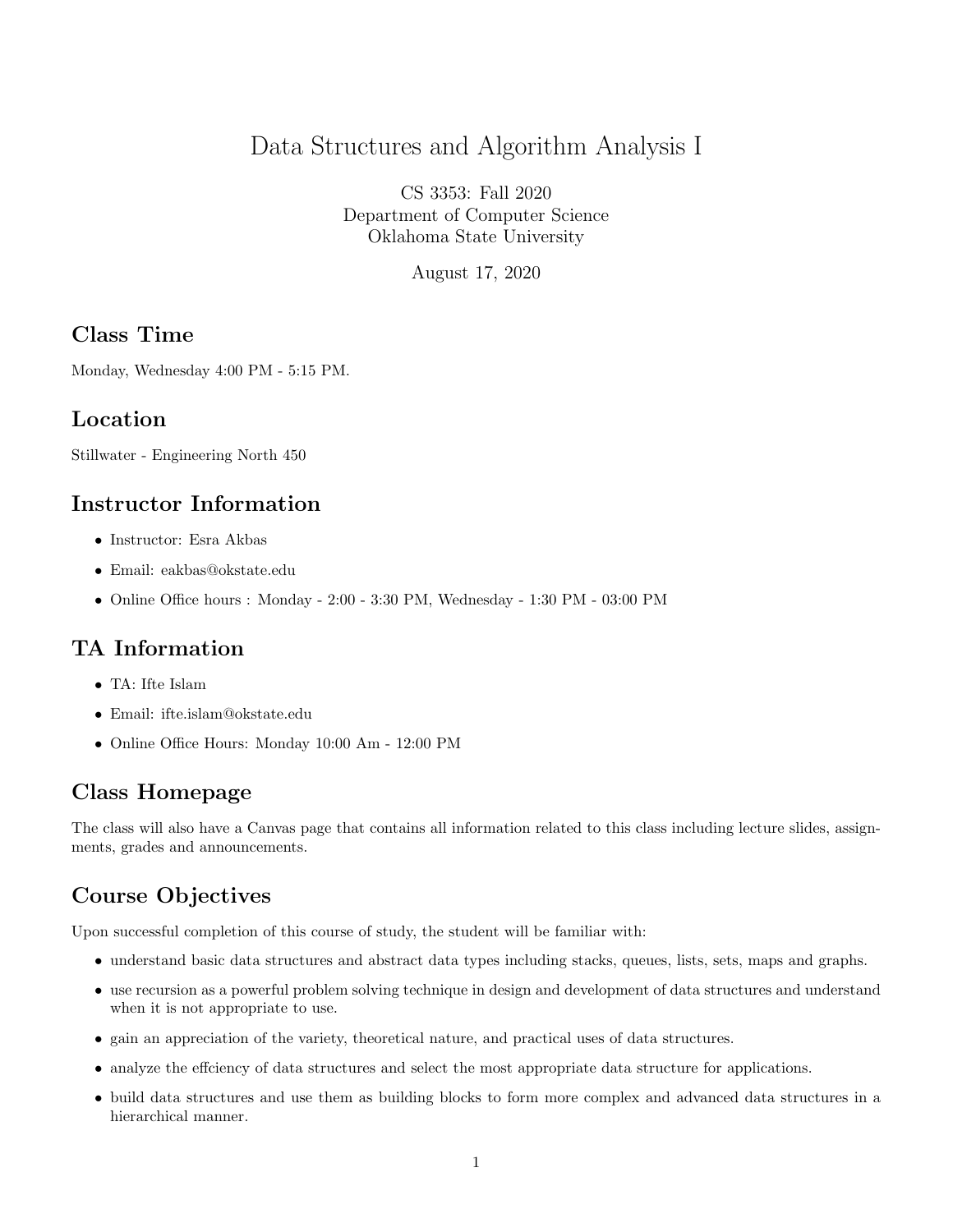## Course Description

As the first introductory course for data structure and algorithm, CS3353 studies the fundamentals of data structures and algorithm. Materials include, but are not limited to storage, structures(link list, stack, queue,) data and information structures, list processing, trees and tree processing, graphs and graph processing, searching, and sorting.

Tentative Class schedule can be found on [this LINK](https://docs.google.com/spreadsheets/d/1_IuInZBsYGtAnWWVIzwEAA9J-AQYJhPdR1xTsO71hxc/edit?usp=sharing)

### Textbook

#### The recommended textbook

"Cormen, Leiserson, Rivest, and Stein. Introduction to Algorithms, ISBN: 978 0 262 03384 8, 3/E, MIT Press, 2009". References

M. T. Goodrich, R. Tamassia and M. H. Goldwasser, Data Structures and Algorithms in Java. Sixth Edition, Wiley. ISBN: 978-1-118-77133-4

In addition to these you can use the lecture notes, third party online documentation and extra reading material handed out in class.

## **Prerequisites**

CS 2133, CS 3653

#### Format and activities

The course is lecture-based with two midterm and one final exams. There are individual assignments.

- Lectures and Class Participation: We strongly encourage (not required) students to attend classes, because effective lectures rely on students' participation to raise questions and contribute in discussions. We will strive to maintain interactive class discussions if possible. We will provide lecture notes before class, which will be posted on the Canvas page.
- Questions: We encourage students discussing their questions and problems first with their group peers and classmates. This way, you can get immediate help and also learn to communicate "professionally" with your peers. In any case for more thorough discussion, come to the office hours of TA's and the instructor's. Any announcement will be posted on the course page and Canvas. Make sure to check it frequently enough to stay informed.
- Assignment: There will be a 5 written assignments spaced out over the course of the semester. All the assignments should be done individually by the students. Assignments should be submitted before the due dates on Canvas.

#### Grading Policy

The final course grade will be computed as follows:

| Assignments | $5*10=50\%$ |
|-------------|-------------|
| Midterm     | $15*2=30\%$ |
| Final       | 20%         |

Requests for regrading should be within a week of grades being posted on Canvas.

The final grade will be calculated according to your numerical average as shown in the table below.

| $\overline{\rho}$ | 90-100     |
|-------------------|------------|
| В                 | $80 - 89$  |
|                   | 70<br>- 79 |
|                   | 60<br>- 69 |
| F                 | 59         |